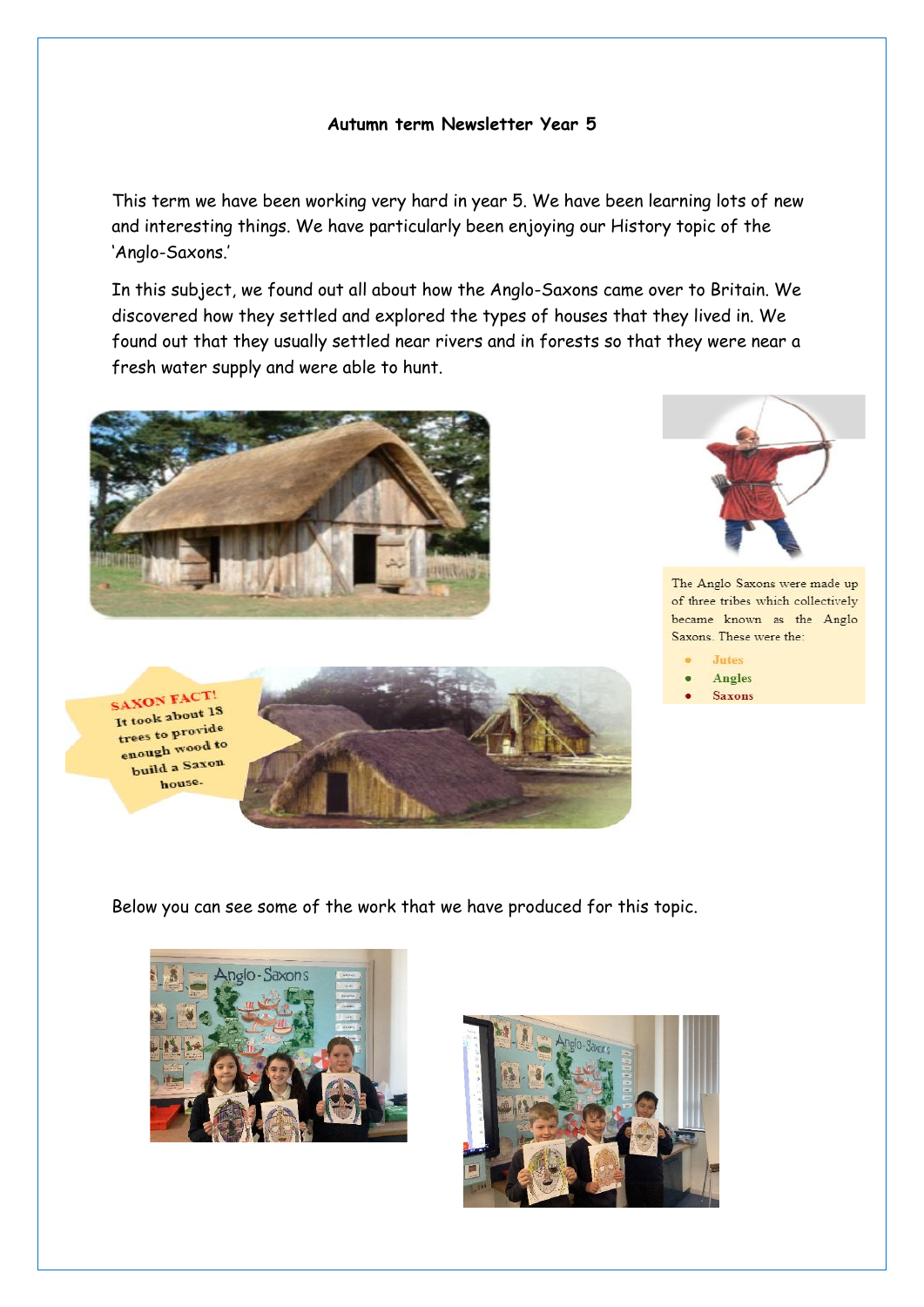In addition to History, we have also been enjoying our Art lessons. We have been learning all about Art illusions. In this topic, we have explored how artists create perspective in their work and use foreshortening to give perspective.

Here are some pieces of our 'illusion' work:







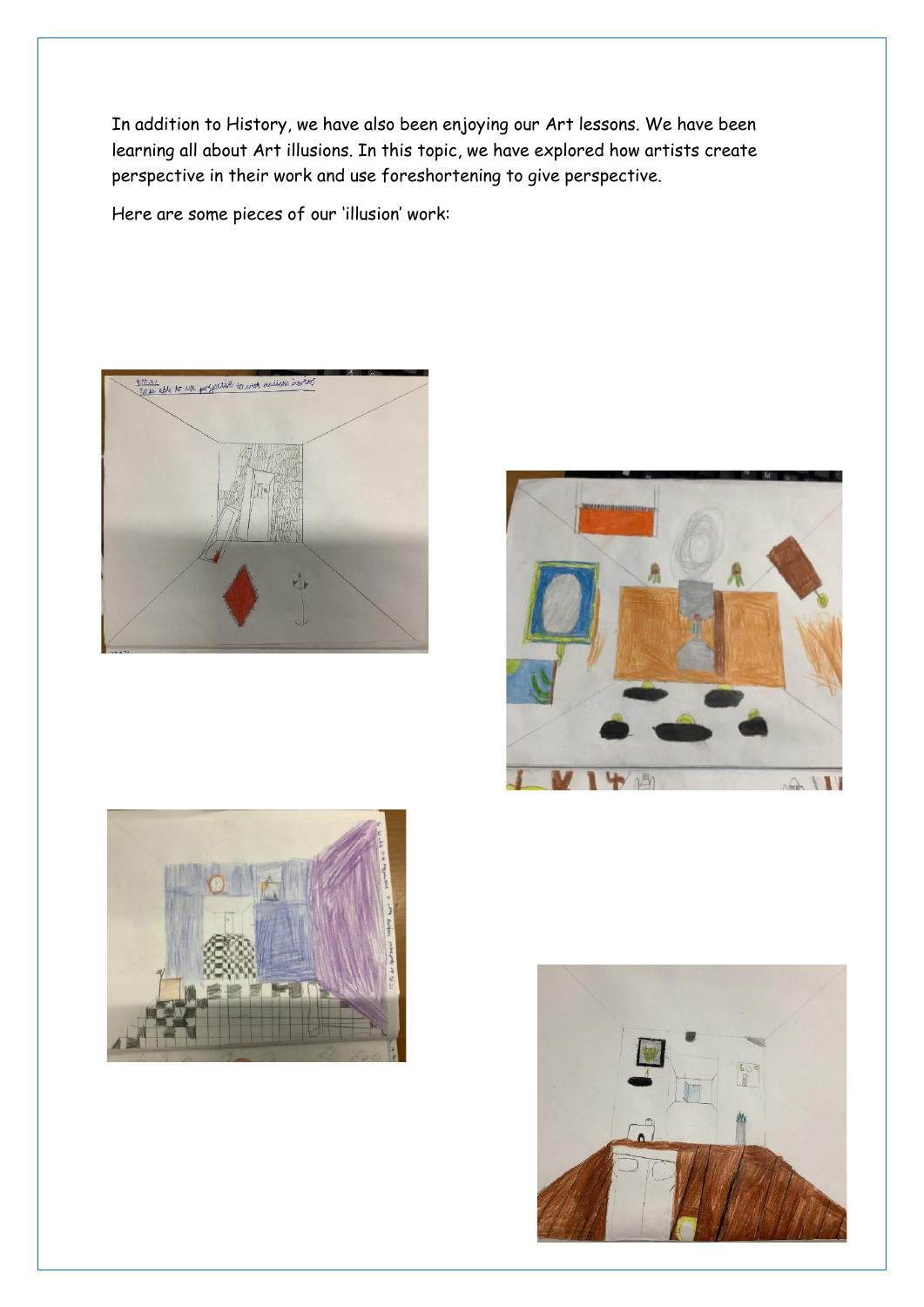As well as Art, we have also been enjoying our PE lessons. As you can see from the pictures, we have been taking part in some very challenging but fun Gymnastics lessons.